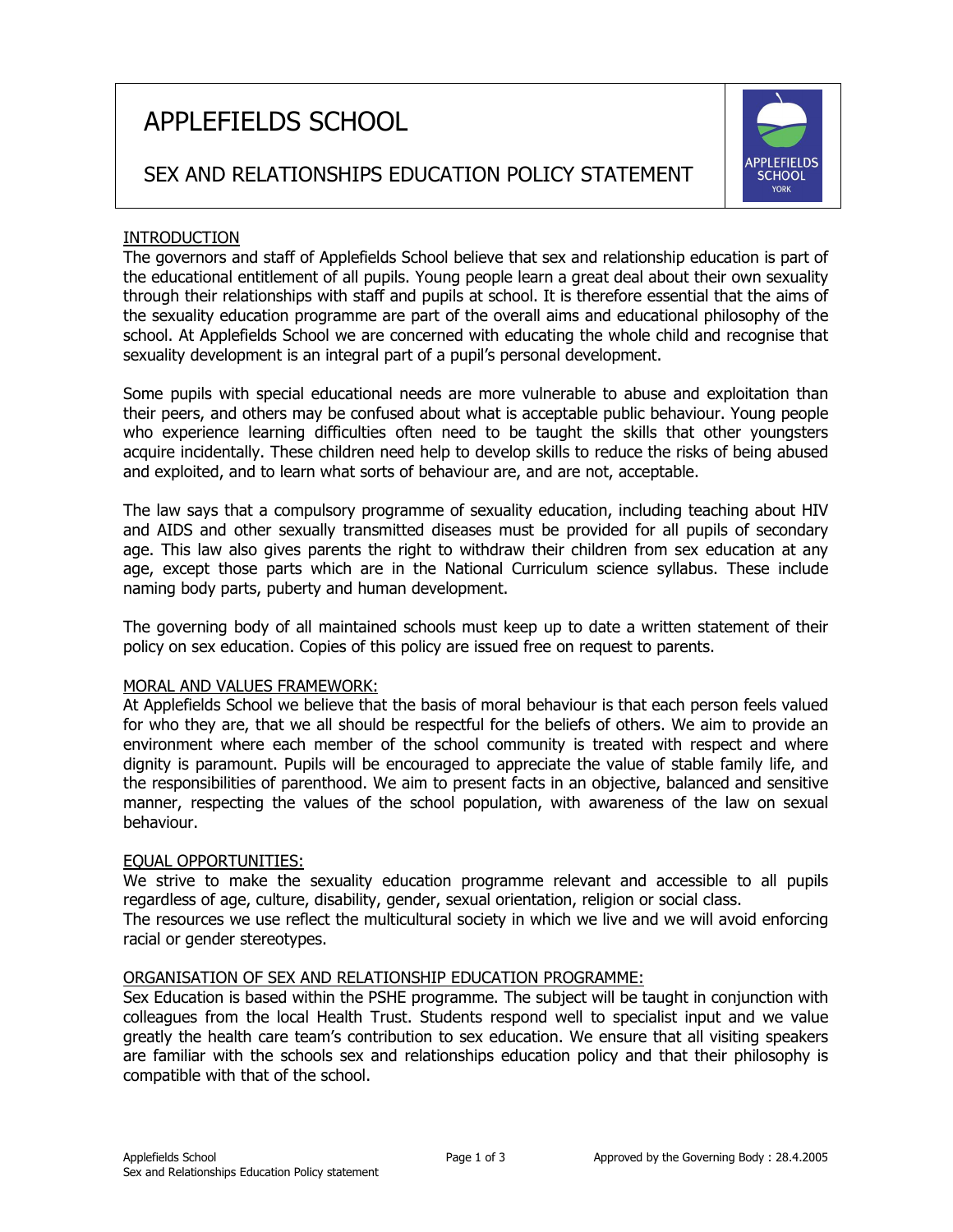# AIMS

The aims of sex and relationship education are to:

- give pupils information, help them acquire the skills and offer them the support they will need to meet the challenges and demands of life in the community,
- improve self esteem among the young people. We believe that the major part of human dignity is feeling good about oneself. As people who experience learning difficulties often have low self esteem we consider this element of sex education vital if young people are to develop caring relationships and not exploit or be exploited by others,
- support all pupils to extend their skills in communicating about sexuality issues; to help them access information and to enable them to express themselves most appropriately. Clear and unambiguous images are invaluable when trying to describe sexual matters and Makaton will be used where appropriate,
- improve the pupils' awareness of their own body, how it changes at different times of life and how these changes can best be dealt with,
- support the pupils to identify and understand their emotions and help them develop the skills to manage them,
- help the young person develop healthy and respectful friendships and relationships
- support pupils to foster an understanding of and a healthy attitude to, human sexuality and relationships in a moral, social and spiritual framework,
- help the young person to understand how relationships are formed, maintained and sometimes ended,
- establish an awareness of the importance of stable family life and the responsibilities of parenthood,
- develop a respect for diversity and the need to avoid prejudice and discrimination.

Sex and relationships education will be taught mainly in mixed classes of boys and girls, although certain issues, such as personal hygiene, will be discussed in single-sex groups. Boys and girls generally need to be taught the same material to encourage greater understanding, appreciation and respect for each other, as well as to ensure that important information is provided for all, irrespective of gender. Work within smaller groups may be required for pupils' specific needs. Staff will judge when pupils are ready to move on to more specific work on sexuality and sexual relationships. Some of these areas may be dealt with on a 1:1 basis. These include:

- masturbation and the related feelings
- sexual intimacy and relationships
- sexual preference
- pregnancy and birth
- safer sex and contraception

# RESOURCES

Resources for supporting the teaching of SRE are selected very carefully and are only used with the approval from the Headteacher and governing body. The resources will be targeted for each key stage and then into topic areas. A catalogue of resources, including those provided by colleagues in the local Health Trust, will be compiled.

# CONFIDENTIALITY AND ADVICE:

Child Protection procedures will be invoked if pupils make disclosures of possible abuse; staff cannot offer complete confidentiality. At the same time pupils will be offered sensitive and appropriate support.